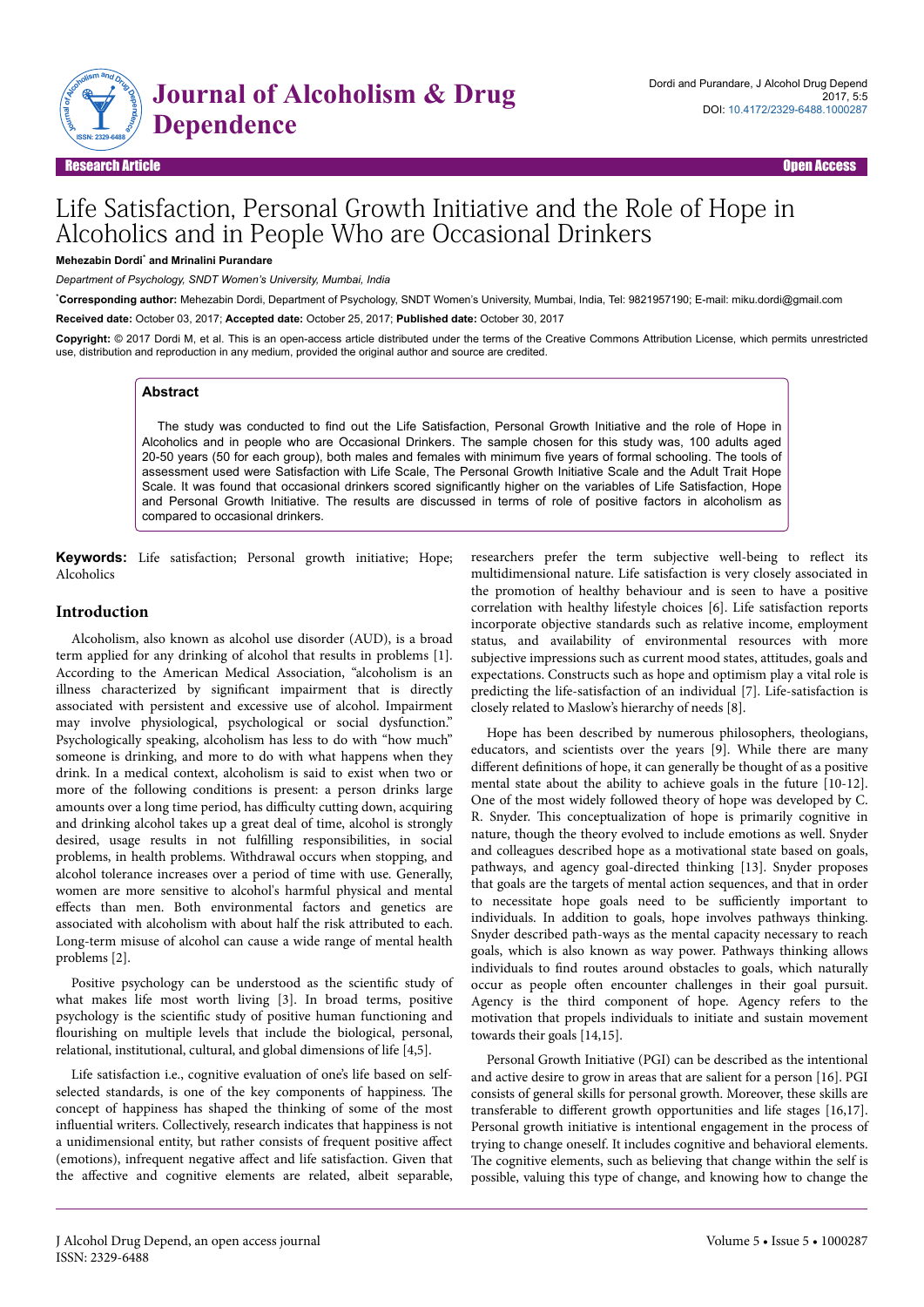self-function as precursors for the behavioral elements. Personal growth initiative exists on a continuum from low to high levels, with the individual's level of personal growth initiative determining, in part, how the person will respond in a situation that either requires the person to change or presents an opportunity for change and growth. Personal Growth Initiative is an important component when it comes to psychological well-being and reduction of distress [18].

Positive psychology variables are known to have some effect in the process of developing an addiction. Recent times have seen a rapid growth of interest in the study of the relationship between alcohol consumption and psychological well-being in recent years. However, the conclusions derived is debatable and often mixed.

Wnuk M., [19] on 5th April 2016, conducted a research on, "Hope as an important factor for mental health in alcohol-dependent subjects attending Alcoholics Anonymous". Нe researcher found positive correlation between hope and evaluation of life up to now as well as negative correlation between hope and level of stress. Vaillant G. E., [20] on 30<sup>th</sup> June 2014, published a study on, "Positive Emotions and the Success of Alcoholics Anonymous". In this study, the researcher explains that the positive emotions such as joy, hope etc. induced by AA provide a safe, nonpharmacological substitute for alcohol. A study conducted by Nazish F., Panday R., Rizvi A., [21] (2015), on, "Comparative study of marital adjustment and life satisfaction among spouses of patients with alcohol dependence and normal healthy control: a case control study.", indicated that, there was significant difference in respect to life satisfaction among the spouses of individual with alcohol dependence syndrome and normal healthy control. Life satisfaction was better in spouses of normal healthy control as compared to spouses of patients of alcohol dependence. Mäkelä P., Raitasalo K., Wahlbeck K., [22] (2015) carried out a study on, "Mental health and alcohol use: a cross-sectional study of the Finnish general population". Frequent binge drinking and alcohol problems are associated with poor mental health, especially with a lack of life satisfaction and psychological distress. Нis result was shown to be equally valid for both lower and higher social status groups.

After extensive review of literature, we found a dearth of studies on Alcohol and Personal Growth Initiative and therefore, this variable was chosen to be studied.

The purpose of the study was to investigate the role of Life Satisfaction, Hope and Personal Growth Initiative in people who are Alcoholics and in people who are Occasional Drinkers.

There has been a growing interest in the study of the shape of the relationship between alcohol consumption and psychological wellbeing in recent years. Overall, evidence is however still mixed and debated. Нough the individual variables have been studied individually and have been scrutinized over the years, the combination of them is something which has not received much attention. Нere has been little evidence which shows that positive psychology plays an important role in addiction and in the process of getting out of it, however, the exact nature of it is not quite explicit. The present study focuses on the difference between alcoholics and occasional drinkers in terms of positive psychology variables such as Life Satisfaction, Hope and Personal Growth Initiative.

It was proposed that:

Life Satisfaction is higher in people who are occasional drinkers as compared to those who are alcoholics.

Hope is higher in people who are occasional drinkers as compared to those who are alcoholics.

The Personal Growth Initiative is higher in people who are occasional drinkers as compared to those who are alcoholics.

# **Method**

#### **Participants**

A convenience sample of 100 (50 alcoholics and 50 occasional drinkers) participants was selected for the study. Participants were both males and females. Нe age range of the participants was between 20 to 50 years. All participants had at least five years of formal education.

#### **Sample inclusion criterion**

Only diagnosed alcoholics, who have not undergone any therapy or who aren't on any medication at present were included in the pathological group.

Occasional drinkers included were those people who consume alcohol at least once a month to a maximum of 5 times.

#### **Sample exclusion criterion**

Participants with co-morbidity of depression, schizophrenia or any other disorder or who are under any medications were excluded. A brief interview was conducted with probing questions regarding any other psychiatric illnesses, visits to a psychiatry set-up as inpatients or outpatients. All the participants who reported negatively for these questions were selected for the study.

## **Measures**

## **Satisfaction with life scale**

The Satisfaction with Life Scale, created by Diener et al., 1985, is a 5 item Self-report scale. Нe Satisfaction with life scale includes a seven point scale ranging from 1 (strongly disagree) to 7 (strongly agree). Scores can range from a low of 5 to a high of 35. Higher scores indicate higher levels of life satisfaction. Нe test takes less than 5 minutes to complete. Нis test can be used to better understand general levels of client life satisfaction as they cognitively (versus emotionally) reflect on their experiences in the world thus far. Нis scale is reported to have internal consistency, with an alpha of 0.87 and test-retest reliability, with a correlation of 0.82 across a two-month time period. Concurrent validity has been established with scores on the Satisfaction with Life Scale correlating positively with scores on nine other measures of wellbeing and a self-esteem inventory. Negative correlations were also found between the Satisfaction with Life Scale and measures of neuroticism, emotionality, and a checklist of clinical symptoms.

#### **Adult trait hope scale**

The Adult Trait Hope Scale, created by Snyder et al., in 1991, is a 12item self-report scale. Нis scale is based on Snyder's model of Hope which is a cognitive model comprising three components: goals, agency, and pathways. Use of the Adult Trait Hope Scale (Snyder et al., 1991) can result in a better understanding of the strengths and weaknesses clients possess related to setting and attaining goals in life. This scale consists of 12 items using an 8 point scale which ranges from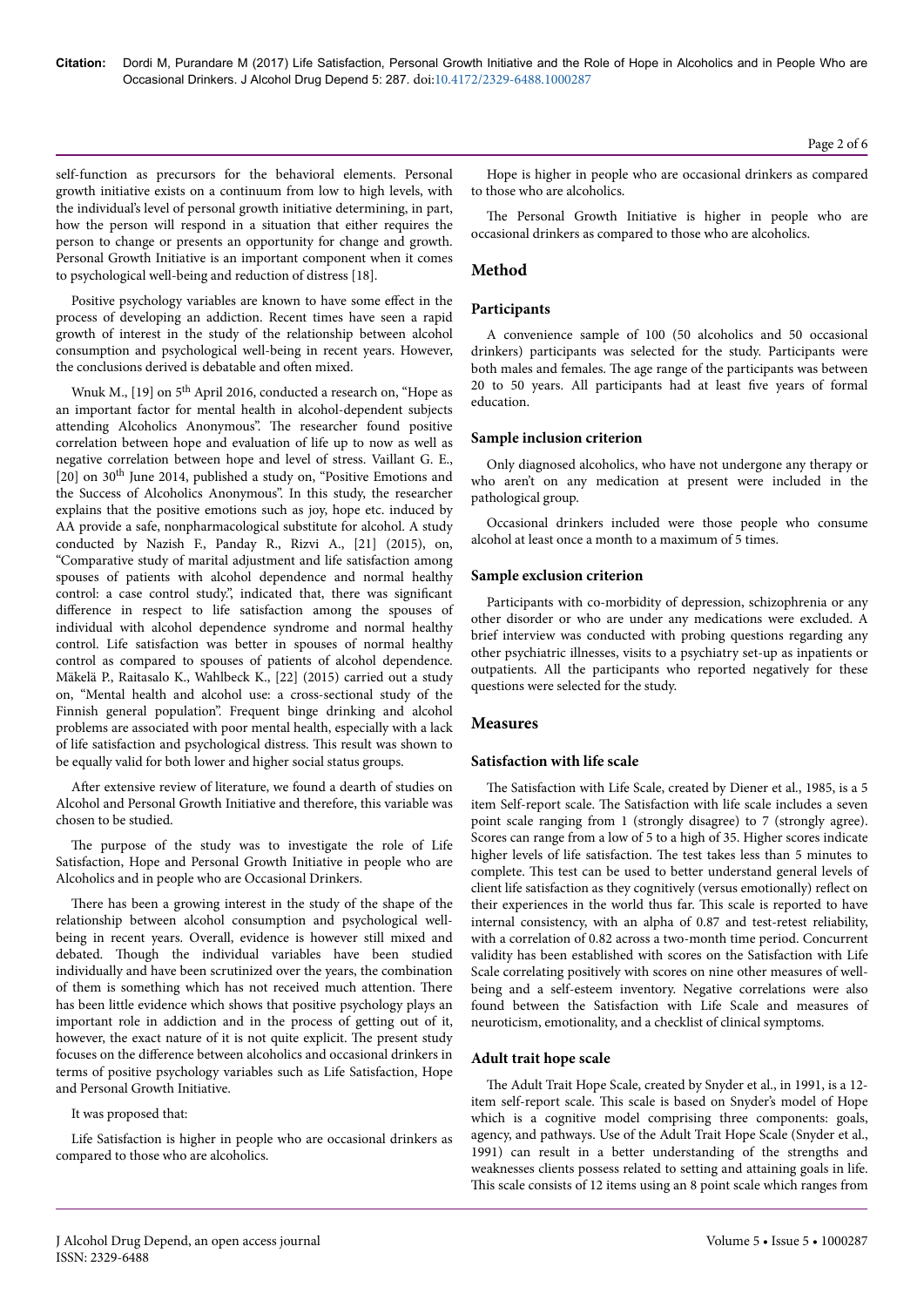1 (Definitely false) to 8 (Definitely true). The test takes approximately ten minutes to complete. Scores can range from 8 to 64, with higher scores representing higher hope levels. For the total scale, internal consistency alphas range from 0.74 to 0.84. Test–retest reliability, was reported at 0.85 over a 3-week interval, 0.73 over an 8-week interval, and 0.76 and 0.82 over 10-week intervals. Concurrent validity has been established between the Adult Trait Hope Scale and measures of optimism, expectancy for attaining goals, and self-esteem (r=0.50-0.60). Discriminant validity has been reported between the Adult Trait Hope Scale and measures of hopelessness (r=0.51) and depression.

#### **Personal growth initiative scale**

The Personal Growth Initiative Scale, created by Robitschek, in 1998, is a 9-item self-report scale. Нe items are measured on a 6 point scale which ranges from 1 (definitely disagree) to 6 (definitely agree). Scores can range from 9 to 54, with higher scores indicating greater levels of intentional self-change. Validity of the PGIS yielded internal consistency estimates ranging from 0.78 to 0.90 in college students and adults. Test-retest reliability estimates were 0.84 for one week, 0.73 for four weeks, and 0.74 for eight weeks. Construct validity was supported by factor analysis which confirmed a single factor for the PGIS. Нe convergent and discriminant validity of the PGIS shows that scale scores are positively related with assertiveness, instrumentality and an internal locus of control, and negatively related to chance locus of control.

#### **Procedure**

The participants were contacted individually. Rapport was established with them. After the brief interview to rule out the comorbidity, the participants who met the inclusion criterion were requested to participate in the study. Нe purpose of the study was explained to them and written informed consent was taken from each participant. The participants were assured of confidentiality of data. They also had the freedom to leave the study if they desired to do so. The questionnaires were then administered explaining the instructions for answering them. Any queries or doubts of the respondents were answered by the researchers. Although there was no time limit, the respondents were requested to respond with the first response that comes to their mind. It took approximately 45 minutes to one hour for each respondent to fill all the measures. After making sure that no statement was left unanswered, the participants were debriefed and thanked for their participation in the study.

## **Results and Discussion**

In this study it was proposed that life satisfaction is higher in occasional drinkers compared to alcoholics Table 1 and Graph 1.

| <b>LIFE SATISFACTION</b> | <b>Occasional Drinkers</b> | <b>Alcoholics</b> |
|--------------------------|----------------------------|-------------------|
| Mean                     | 21.62                      | 13.62             |
| SD.                      | 6.46                       | 5.90              |

Table 1: Mean and SD of Life Satisfaction of the occasional drinker group and alcoholic group.

t- 6.40, df-98, sig.0.05



Graph 1: Comparison of the mean of Occasional Drinkers and Alcoholics on life satisfaction.

The results show that the mean scores of the occasional drinkers on life satisfaction scale was 21.62 (6.46) as compared to alcoholics 13.62 (5.90). Нerefore occasional drinkers have higher life satisfaction than the alcoholics. Нis is in line with proposed hypothesis. A study was conducted by Fergusson DM et al., [23] (2015) to understand relation of life satisfaction with mental health problems. Нis study showed evidence that life satisfaction is affected by the presence of mental disorders like alcohol dependence, and that presence of alcohol dependence influences life satisfaction. Koivumaa-Honkanen H et al., [24] (2012) conducted a study on Life Satisfaction and Alcohol use. This was a study carried out on normal twins across a span of 15 years. This study indicates that alcohol indications and risk factors are associated with people becoming dissatisfied regardless of study period.

In this study, it was proposed that Hope is higher in occasional drinkers compared to alcoholics Table 2 and Graph 2.

| <b>HOPE</b>               | <b>Occasional Drinkers</b> | <b>Alcoholics</b> |
|---------------------------|----------------------------|-------------------|
| Mean                      | 45.2                       | 27 24             |
| <b>Standard Deviation</b> | 12.56                      | 11.62             |

Table 2: Mean and SD of HOPE of occasional drinker group and alcoholic group.

#### t- 7.337, df-98, sig.0.05

The results show that the mean scores obtained by the occasional drinkers group on the hope scale was 45.2 (12.56) as compared to the alcoholics group, who scored a mean of 27.24 (11.62). Нerefore occasional drinkers have higher hope than the alcoholics. Нis is in line with proposed hypothesis. A study was conducted by Wnuk M., [19] (2016) on, Hope as an important factor for mental health in alcoholdependent subjects attending Alcoholics Anonymous. Нe researcher found Length of abstinence and length of being in Alcoholics Anonymous positively correlated with Hope and subjective evaluation of mental health which is in support of the hypothesis. Lacy M., [25] (2015), in her article on 'Portraits of Children of Alcoholics: Stories that Add Hope to Hope', mentioned that hope was one of the major factors involved in breaking the cycle of alcoholism, therefore correlating hope negatively with alcoholism which provides support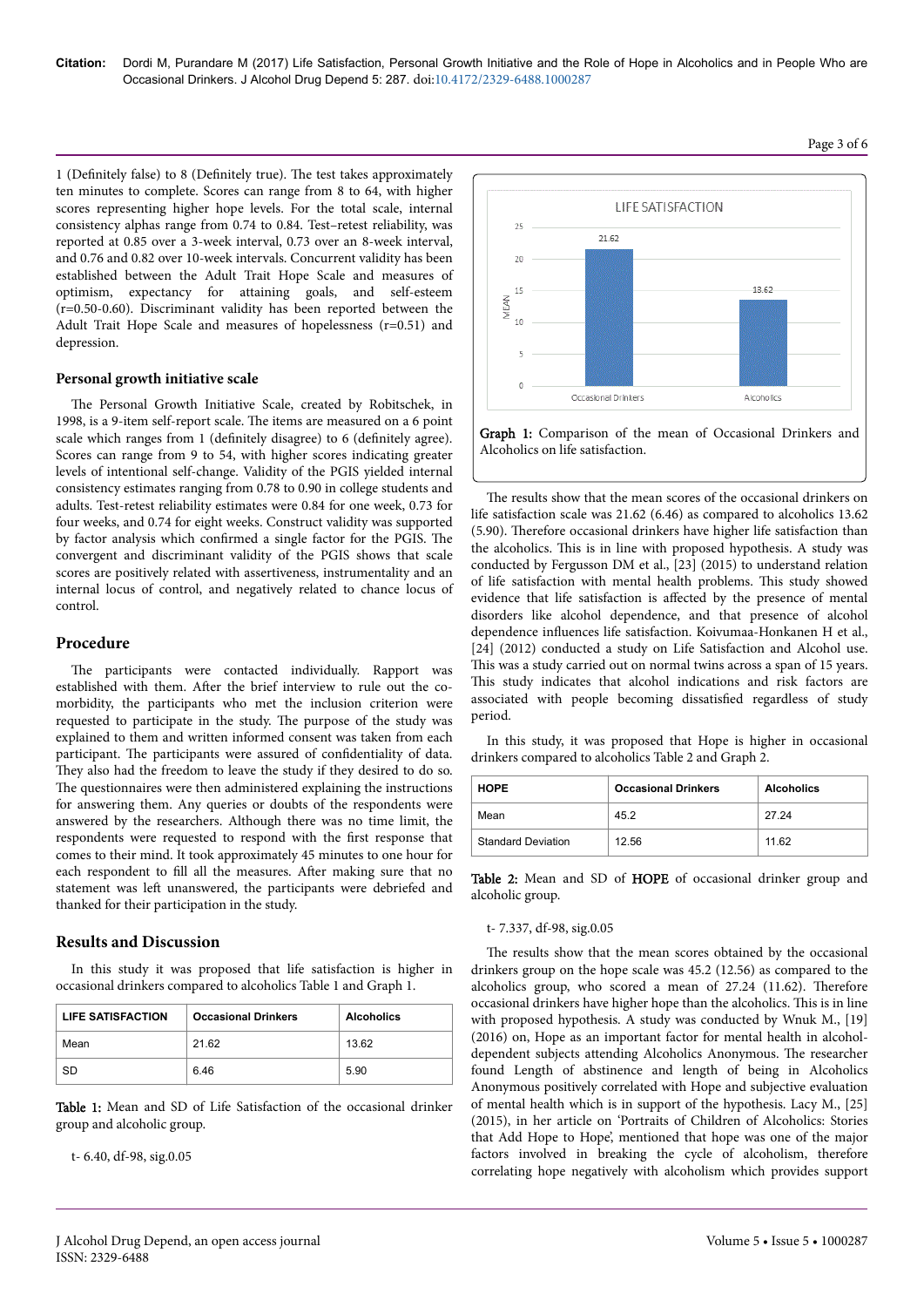## Page 4 of 6

for the present hypothesis. Нis study was carried out on asymptomatic children of alcohol dependent parents. Bannen M., [26] in 2016, wrote an article on, "Experience, Strength, and Hope: An Analysis of Animal Interaction with Alcoholism and Recovery". According to the researcher, very little research has examined the useful insights animals can provide through their interaction with alcoholism. His work involved finding interaction between animals and humans, and also looking at factors like Hope, Strength and Experience.



Graph 2: Comparison of the mean of Occasional Drinkers and Alcoholics on HOPE.

In this study it was proposed that Personal Growth Initiative is higher in occasional drinkers compared to alcoholics Table 3 and Graph 3.

| PGI                       | <b>Occasional Drinkers</b> | <b>Alcoholics</b> |
|---------------------------|----------------------------|-------------------|
| Mean                      | 38.08                      | 25                |
| <b>Standard Deviation</b> | 9.54                       | 8.68              |

Table 3: Mean and SD of Personal Growth Initiative of occasional drinker group and alcoholic group.

t- 7.095, df-98, sig.0.05



Graph 3: Comparison of the mean of Occasional Drinkers and Alcoholics on Peronal Growth Initiative.

The results show that the mean scores of occasional drinkers on Personal Growth Initiative scale was 38.08 (9.54) as compared to alcoholics, whose mean score was 25 (8.68). Нerefore occasional drinkers have higher Personal Growth Initiative than the alcoholics. This is in line with proposed hypothesis. Efforts to study the role of Personal Growth Initiative among Occasional Drinkers and Alcoholics were made in the present study. Нe variable, Personal Growth Initiative has roots in the subject of positive psychology which is the scientific study of the strengths that enable individuals and communities to thrive. Нe field is founded on the belief that people want to lead meaningful and fulfilling lives, to cultivate what is best within themselves and to enhance their experiences of love, work and play.

From the data obtained, it can be seen that there is significant difference in the scores obtained by Occasional Drinkers and Alcoholics on the Personal Growth Initiative. However, Personal Growth Initiative is strictly a positive psychology variable and is a relatively new concept. As these variables have not been studied together before, there is a severe exiguity of researches to support the data calculated in this study. Нere have not been many studies that have been carried which associate Personal Growth Initiative with other variables.

Therefore, there has not been any study which compares Personal Growth Initiative with alcoholics or any other clinical population. Нe data obtained from this study, depicted that Personal Growth Initiative is greater amongst the non-clinical population i.e. occasional drinkers and is relatively less amongst the clinical group i.e. the Alcoholics. Нe evidence provided by the findings is in line with the proposed hypothesis.

# **Significance of the Study**

The findings of this study will redound to the benefit of the society considering that Positive Psychology plays an important role in combatting addictions. Нe greater demand for psychologists to come up with new and effective therapeutic techniques justifies the need of incorporating the positive psychology variables such as Life Satisfaction, Hope and Personal Growth Initiative into the formulation of novel approaches towards rehabilitation of the individuals suffering from chronic addictions such as alcoholism.

In the present study, it was seen that occasional drinkers have a better score profile in terms of Life Satisfaction, Hope and Personal Growth Initiative which are Positive psychology variables which aid in making life 'most worth living'. Нe working assumption is that people who do not consume alcohol at all, tend to have the most superior profiles, however, even if complete abstinence from alcohol is not achievable, it was observed that the parameters were much better for occasional drinkers as compared to alcoholics.

It is also reported that alcoholics who enter complete abstinence programs, most often than not, have relapses as they are unable to keep up with the strict rules of complete abstinence. Нerefore, programs like Moderation Management (MM), an alternative to Alcoholics Anonymous (AA), a form of support group for people who would like to reduce their alcohol consumption, are rising popularity and success rate [2]. Incorporating aspects of positive psychology into those programs, such as, inculcating a sense of Hope and aiding to enhance their Personal Growth Initiative, along with helping the patients envision a more satisfied life, could lead to a superior outcome.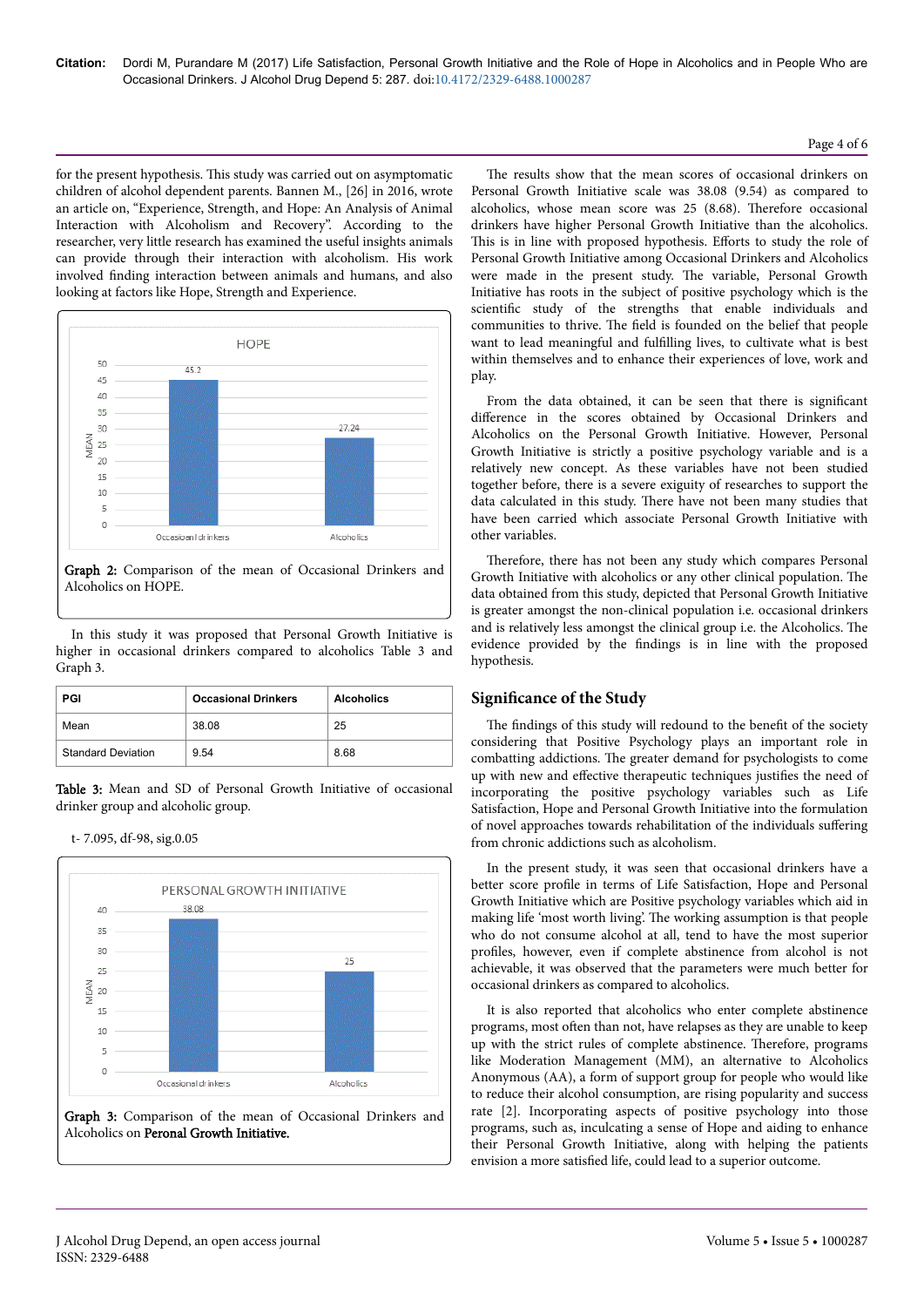The findings of the study, therefore, would be helpful for the enhancement of the Quality of Life of the people who suffer from alcoholism whilst they are in recovery. Нus, a new approach towards rehabilitation for alcoholics could be arrived at. Нese findings could also be applied to various other substance and non-substance addictions. Нe present study also opens up a gateway to a whole new domain of studies which might be explored in the future.

## **Limitations**

The present topic involves Positive Psychology variable such as Life Satisfaction, Hope and Personal Growth Initiative. Нis study involves a comparison between these variables in two sets of populous, namely the clinical group consisting of Alcoholics and a non-clinical group consisting of occasional drinkers.

The topic at hand is multifaceted and because of this, there tends to be certain limitations to the study. The present study lacks enough empirical support in relation with Positive Psychology Variables, especially Personal Growth initiative and the overall interaction between the Positive Psychology variables and Alcohol. Нere were very few studies available on occasional drinkers and the access to them was not available.

Another limitation of the present study could be that matching of gender across the two groups of participants could not be achieved. Also, the small sample size of the two groups of populations involved in the study which is not a representative of the total population.

The geographic location was restricted to Western and Southern parts the city of Mumbai which may not a representative of the other regions of Mumbai City. Нe socio-economic level of the participants in the occasional drinking group could be kept relatively stable across the group, however there are disparities in the socio-economic levels of participants in the Alcoholic group which could also serve as a limitation for the study.

# **Conclusion**

The results of the study found that life satisfaction was significantly higher in occasional drinkers compared to alcoholics. Life satisfaction is the cognitive evaluation of one's life based on self-selected standards, and is one of the key components of happiness. Life satisfaction incorporates an objective standard such as relative income, employment status etc., with more subjective impressions such as current mood states, attitudes, goals and expectations.

While comparing occasional drinkers with alcoholics on the factor of hope, it was found that there was a significant difference in the two groups. Occasional drinkers were more hopeful than alcoholics. Hope, in general terms, can be thought of as a positive mental state about the ability to achieve goals in the future. Нe most noteworthy theory of Hope was developed by C. R. Snyder, in which he conceptualized hope as primarily cognitive in nature, though the theory evolved to include emotions as well. Snyder and colleagues described hope as a motivational state based on goals, pathways, and agency goal-directed thinking.

Participants in the Occasional Drinkers group scored significantly higher than those in the Alcoholics group on personal growth initiative, indicating that an intentional and active desire to grow in areas that are salient for an individual was much higher in occasional drinkers. Personal growth initiative is intentional engagement in the process of trying to change oneself. It includes cognitive and

behavioral elements. Personal growth initiative exists on a continuum from low to high levels.

# **Acknowledgement**

This work is part of M.A. Dissertation work of Ms. Dordi.

#### **References**

- 1. Diagnostic and Statistical Manual of Mental Disorders (2013) Fifth Edition (DSM-5). American Psychiatric Association.
- 2. National Institute on Alcohol Abuse and Alcoholism (2007) "FAQs for the general public."
- 3. Peterson C (2008) "What Is Positive Psychology, and What Is It Not?"
- 4. [Seligman M, Csikszentmihalyi M \(2000\) "Positive Psychology: An](https://doi.org/10.1007/978-94-017-9088-8_18) [introduction", American Psychologist. pp: 279-298.](https://doi.org/10.1007/978-94-017-9088-8_18)
- 5. [Seligman MEP \(2004\) "Can Happiness be Taught?". Daedalus 133: 80-87.](https://doi.org/10.1162/001152604323049424)
- 6. [Grant N, Wardle J, Steptoe A \(2009\)](https://doi.org/10.1007/s12529-009-9032-x) "The Relationship Between Life [Satisfaction and Health Behavior: A Cross-cultural Analysis of Young](https://doi.org/10.1007/s12529-009-9032-x) [Adults". Inter J Behavioral Med 16: 259-268.](https://doi.org/10.1007/s12529-009-9032-x)
- 7. [Bailey TC, Eng W, Snyder CR \(2007\) "Hope and optimism as related to](https://doi.org/10.1080/17439760701409546) life satisfaction". Нe [J Positive Psycho 2: 168-175.](https://doi.org/10.1080/17439760701409546)
- 8. Maslow AH (1962) Towards a psychology of being. Princeton: D. Van Nostrand Company.
- 9. [Averill JR, Catlin G, Chon KK \(1990\) "Rules of hope". New York:](https://doi.org/10.1007/978-1-4613-9674-1) [Springer-Verlag.](https://doi.org/10.1007/978-1-4613-9674-1)
- 10. Snyder CR (1991) "The will and the ways: Development and validation of an individual-differences measure of hope." J Personality Social Psycho.
- 11. Snyder CR (1994) "The Psychology of Hope." New York, NY: Free Press.
- 12. Snyder CR (1994c) "The psychology of Hope". The Free Press.
- 13. [Snyder CR \(1995\) "Conceptualizing, measuring, and nurturing hope."](https://doi.org/10.1002/j.1556-6676.1995.tb01764.x) [Journal of Counseling and Development 73: 355-360.](https://doi.org/10.1002/j.1556-6676.1995.tb01764.x)
- 14. Snyder CR (1998b) "Encyclopedia of mental health" San Diego, CA: Academic Press.
- 15. Snyder CR (2000a) Genesis: Birth and growth of hope. In C. R. Snyder (Ed.), Handbook of hope: Нeor\, measures, and applications (pp: 25-57). San Diego, CA: Academic Press.
- 16. Robitschek C (1998) "Personal growth initiative: Нe construct and its measure". Measurement and Evaluation in Counseling and Development.
- 17. Robitschek C (1999) "Further validation of the Personal Growth Initiative Scale". Measurement and Evaluation in Counseling and Development.
- 18. Iqbal NA (2012) "The relationship of personal growth initiative, psychological well-being and psychological distress". J Teaching and Edu.
- 19. [Wnuk M \(2016\) "Hope as an important factor for mental health in](https://doi.org/10.1080/14659891.2016.1177612) [alcohol dependent subjects attending Alcoholics Anonymous". J](https://doi.org/10.1080/14659891.2016.1177612) [Substance Use.](https://doi.org/10.1080/14659891.2016.1177612)
- 20. [Vaillant GE \(2014\) "Positive Emotions and the Success of Alcoholics](https://doi.org/10.1080/07347324.2014.907032) [Anonymous". J Alcoholism Treatment.](https://doi.org/10.1080/07347324.2014.907032)
- 21. [Nazish F, Panday R, Rizvi A \(2015\) "Comparative study of marital](https://doi.org/10.18203/2320-6012.ijrms20150611) [adjustment and life satisfaction among spouses of patients with alcohol](https://doi.org/10.18203/2320-6012.ijrms20150611) [dependence and normal healthy control: a case control study." Inter J](https://doi.org/10.18203/2320-6012.ijrms20150611) [Research in Med Sci pp: 2246-2251.](https://doi.org/10.18203/2320-6012.ijrms20150611)
- 22. [Mäkelä P, Raitasalo K, Wahlbeck K \(2015\) "Mental health and alcohol](https://doi.org/10.1093/eurpub/cku133) [use: a cross-sectional study of the Finnish general population". European J](https://doi.org/10.1093/eurpub/cku133) [Public Health 25: 225-231.](https://doi.org/10.1093/eurpub/cku133)
- 23. [Fergusson DM \(2015\) "Life satisfaction and mental health problems \(18](https://doi.org/10.1017/s0033291715000422) [to 35 years\)". Psychological Med 45: 2427-2436.](https://doi.org/10.1017/s0033291715000422)
- 24. [Koivumaa-Honkanen H \(2012\) "Self-reported Life Satisfaction and](https://doi.org/10.1093/alcalc/agr151) [Alcohol use: A 15-year follow-up of Healthy Adult Twins You have](https://doi.org/10.1093/alcalc/agr151) [access". Medical Council on Alcohol 47: 160-168.](https://doi.org/10.1093/alcalc/agr151)
- 25. [Lacy M \(2015\) "Portraits of Children of Alcoholics: Stories that Add](https://doi.org/10.1007/s10583-015-9262-2) [Hope to Hope". Children's Literature in Edu 46: 343-358.](https://doi.org/10.1007/s10583-015-9262-2)